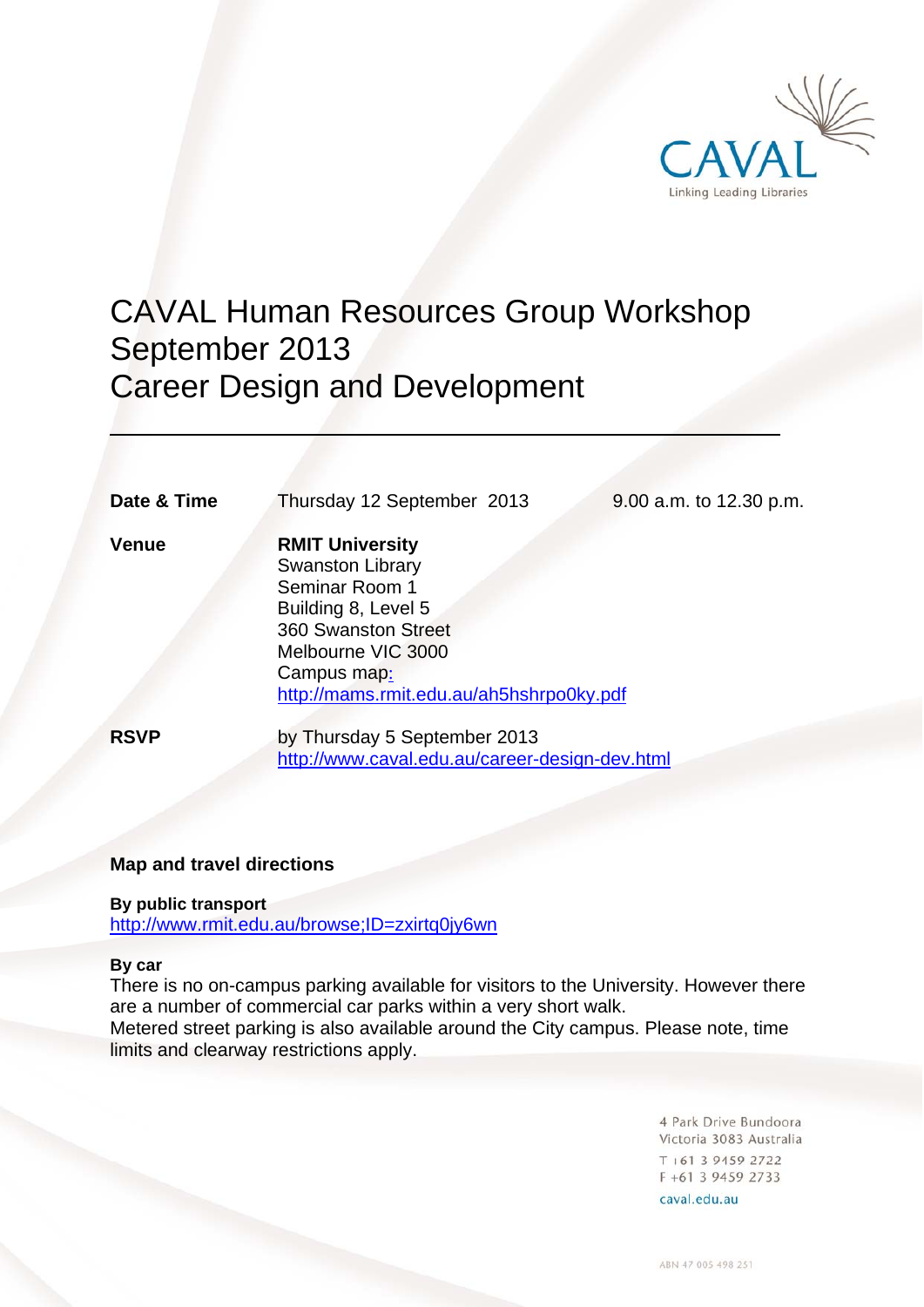

## **CAVAL HR Group Workshop:**

### **Career Design and Development**

To do well in today's work environment, Library & Information Services professionals need to be self-reliant managers of their own careers. As well as having the technical skills and abilities needed to work in a particular role, Library & Information Services professionals also need the skills, knowledge and attitudes to make good career moves.

The CAVAL HR Group invites you to participate in a lively workshop that introduces the expert services of Square Peg Careers.

Square Peg Careers offers career management & development programs designed to equip the 21st century professional with a kit bag of tools to proactively build and manage their own careers. The workshop is designed to be of interest to a wide range of library staff.

In particular, today's Library & Information Services professionals must position themselves to take advantage of possible career options by developing the knowledge and skills to:

- Participate in life-long learning that is supportive of their career goals.
	- Locate and effectively use career information.
	- Make career enhancing decisions.

The outcomes of our career management & development program are to:

- Provide targeted support to enable participants to develop proactive career management strategies.
- Provide insight into career possibilities & pathways.
- Assist participants to identify career enhancing activities such as mentoring, training, secondments, formal study, networking, presenting papers, etc.
- Review & reality check short and longer term career goals.
- Identify current skills & knowledge gaps and plan action steps to achieve career goals..
- Develop effective networking strategies to both explore possibilities and secure employment opportunities,
- Build career resilience.

#### **Program**

| $9.00 - 9.05$ a.m.   | <b>Welcome and Introduction</b><br>Sandra Woods - Learning and Development Consultant- University of<br>Melbourne Library and Chair of the HR Group                                                     |
|----------------------|---------------------------------------------------------------------------------------------------------------------------------------------------------------------------------------------------------|
| $9.05 - 10.45$ a.m.  | Caitlin Burns – Director & Principal Consultant, Square Peg Careers Pty Ltd<br>Managing & developing your career – 5 steps to building<br>your strategy                                                 |
| 10.45-11.00 a.m.     | Morning tea                                                                                                                                                                                             |
| $11.00 - 11.30$ a.m. | Caitlin Burns – Director & Principal Consultant, Square Peg Careers Pty Ltd<br>Networking for career development – what is it and how do<br>I do it effectively? (Including networking for shy people!) |